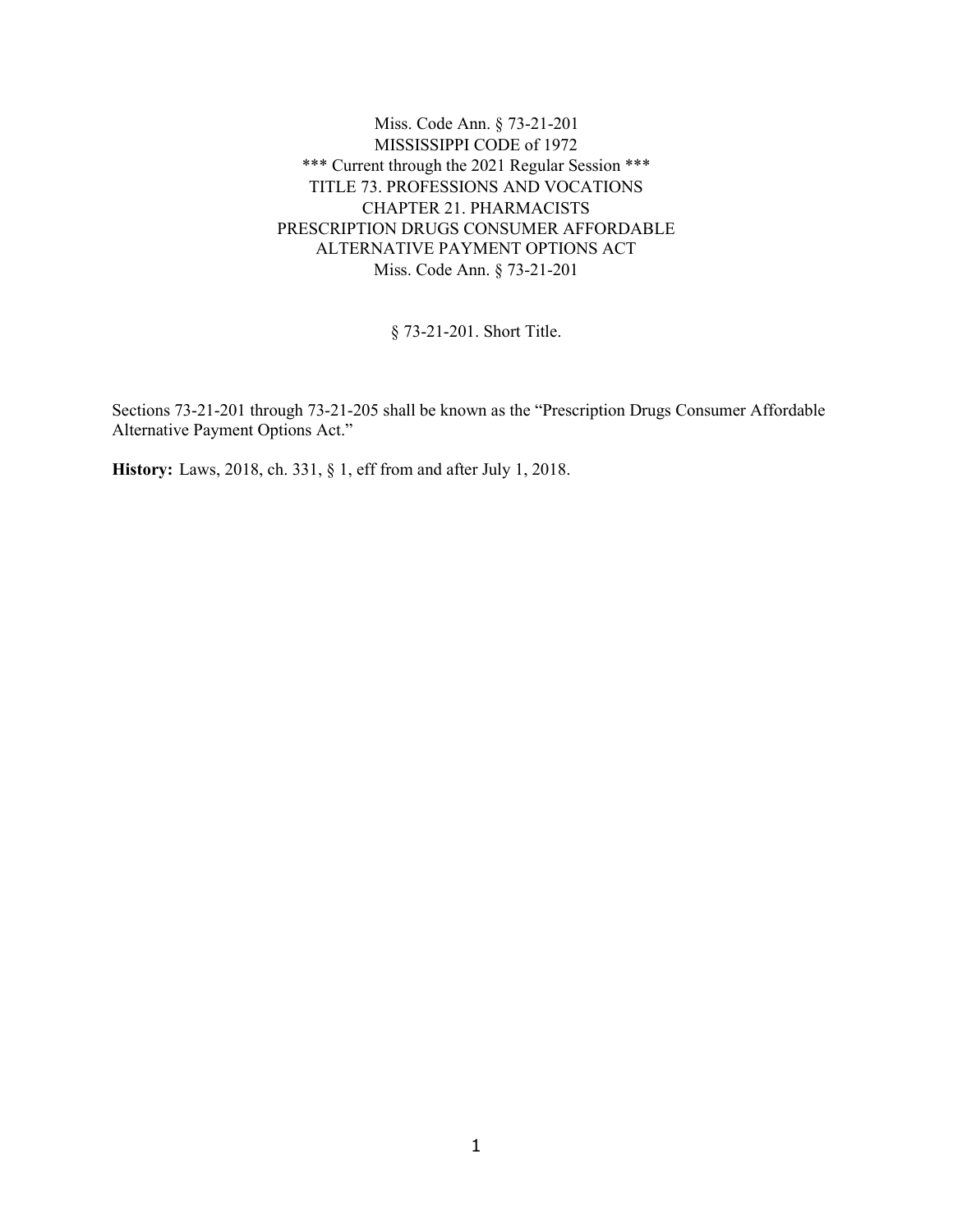Miss. Code Ann. § 73-21-203 MISSISSIPPI CODE of 1972 \*\*\* Current through the 2021 Regular Session \*\*\* TITLE 73. PROFESSIONS AND VOCATIONS CHAPTER 21. PHARMACISTS PRESCRIPTION DRUGS CONSUMER AFFORDABLE ALTERNATIVE PAYMENT OPTIONS ACT Miss. Code Ann. § 73-21-203

§ 73-21-203. Definitions.

For the purposes of Sections 73-21-201 through 73-21-205:

**(a)** "Board" shall have the same definition as provided in Section 73-21-73.

**(b)** "Pharmacist," "pharmacist services" and "pharmacy" or "pharmacies" shall have the same definitions as provided in Section 73-21-73.

**(c)** "Pharmacy benefit manager" shall have the same definition as provided in Section 73-21-179.

**History:** Laws, 2018, ch. 331, § 2, eff from and after July 1, 2018.